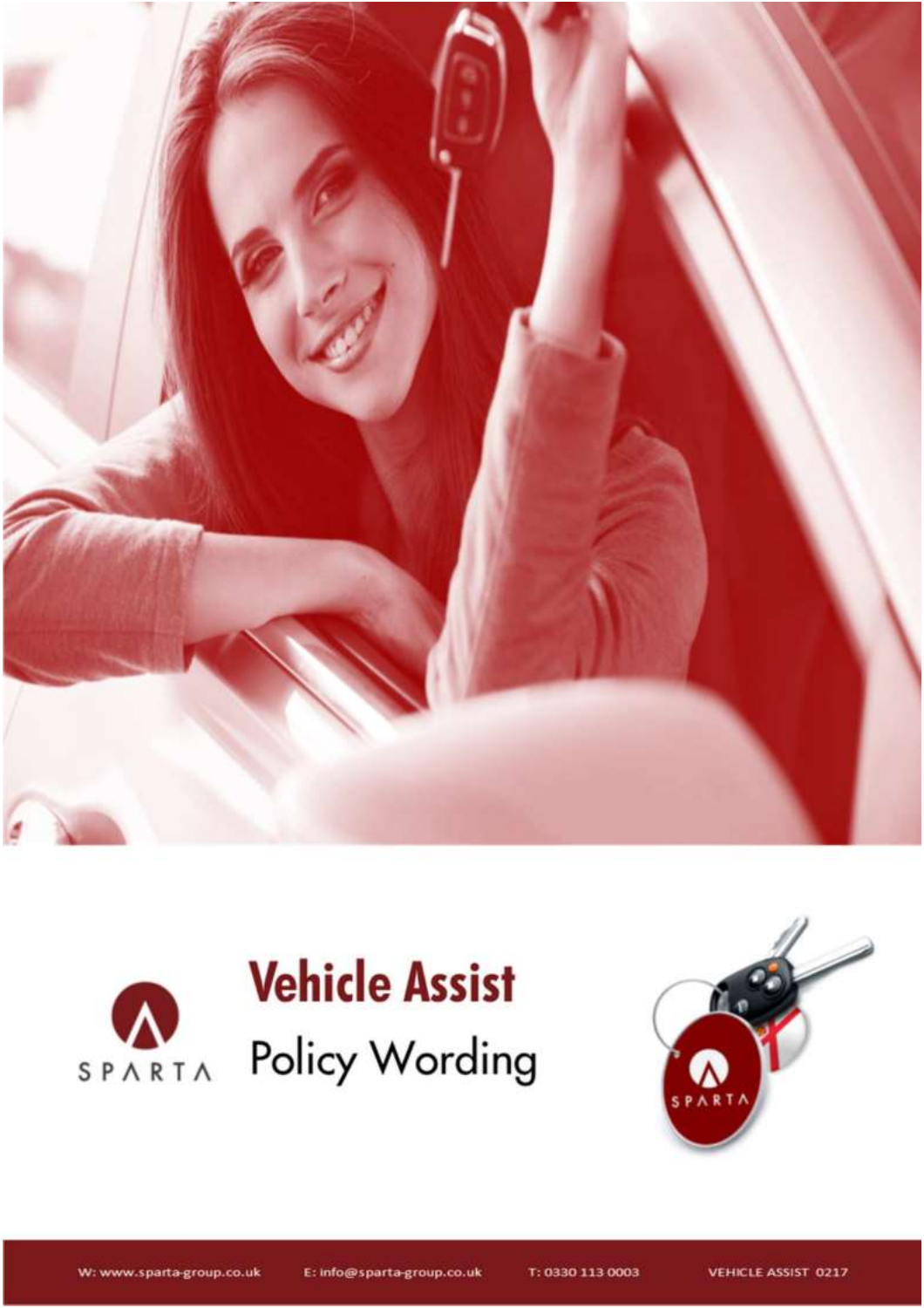# **Somerset Bridge Insurance Services Ltd Vehicle Assist Policy Wording**

### **Your Contract of Insurance**

Your Insurance is provided by Alwyn Insurance Company Limited and arranged by Sparta.

Sparta is an appointed representative of Novitas Underwriting Agency Limited, which is authorised and regulated by the Financial Conduct Authority (FCA Number 307931). Its registered office is at 167 Turners Hill, Cheshunt, Herts, EN8 9BH. Registered in England no: 03106533.

This insurance is underwritten by Alwyn Insurance Company Limited, P.O. Box 1338, First Floor Grand Ocean Plaza, Ocean Village, Gibraltar.

Registered in Gibraltar, number 106261. Authorised and regulated by the Gibraltar Financial Services Commission.

The names, addresses and regulatory status of each company can be checked by visiting the FCA website a[t http://www.fca.org.uk](http://www.fca.org.uk/) and for Alwyn Insurance Company Limited, by checking the Gibraltar Financial Services Commission website a[t https://www.fsc.gi/](https://www.fsc.gi/)

### **Definitions**

The words or expressions detailed below have the following meaning whenever they appear in this policy with a capital letter.

### **We, Us, Our**

Sparta is responsible for arranging and registering Your policy. Their address is 167 Turners Hill, Cheshunt, Herts, EN8 9BH.

### **Insurer**

Alwyn Insurance Company Limited.

#### **Insured Incidents**

- 1. Theft, attempted Theft of, arson, vehicle interference or criminal damage to the Insured Vehicle making it undriveable or a Total Loss; or
- 2. A road traffic accident with another vehicle that leaves the Insured Vehicle a Total Loss; or
- 3. A road traffic accident with another vehicle that leaves the Insured Vehicle damaged but deemed Repairable.

#### **Insured/You/Your**

The person who has purchased this insurance and is authorised to drive the Insured Vehicle.

### **Insured Vehicle**

The motor vehicle covered under this insurance (excluding motorcycles and vehicles registered for private hire or as a hackney carriage) which is owned by or the responsibility of the Insured and is insured under a comprehensive or third party fire and theft motor insurance policy.

### **Motor Insurer**

The insurance company that issued the comprehensive or the third party fire and theft motor insurance policy covering the Insured Vehicle.

### **Theft**

Taking the Insured Vehicle without lawful authority.

#### **Total Loss**

Where Your Motor Insurer, competent repairer or motor engineer, declares the Insured Vehicle is beyond economic repair and offers a total loss settlement following Theft or an accident.

#### **Repairable**

Where Your Motor Insurer, competent repairer or motor engineer declares that the Insured Vehicle can be repaired following a road traffic accident.

#### **Vehicle Hire Costs**

The cost of hiring a vehicle for a single period up to a maximum of 14 days, or up to the date the Insured Vehicle is returned, which ever happens first. The classification group of hire vehicle to be provided will be the most appropriate in line with the vehicle classification of the Insured Vehicle and in any event, will be no greater than a Category D or Large Compact hire vehicle (this is classified as a mediumsized saloon, for example a Ford C-Max, Citroen Picasso or similar).

#### **Territorial Limit**

The United Kingdom of Great Britain and Northern Ireland.

#### **Period of Cover**

The period for which the Insurer has agreed to cover You, which will run concurrently with the motor insurance policy issued by Your Motor Insurer and will be for a maximum period of 12 months. If You arranged this insurance after the start date of Your motor insurance policy, cover under this insurance will be provided from the date You purchased this insurance and will end on the expiry date or cancellation of Your motor insurance policy.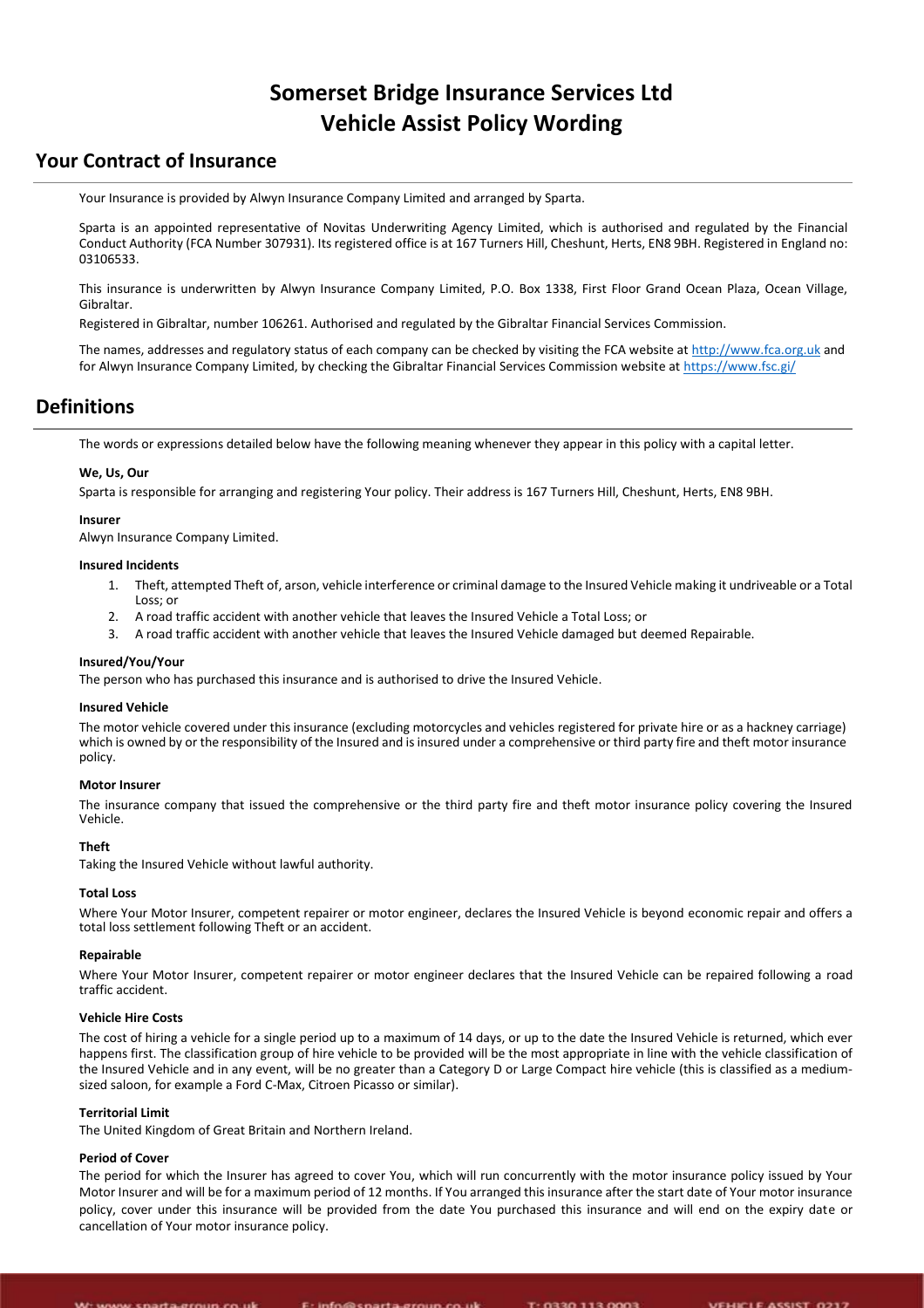# **Cover Provided by Your Somerset Bridge Insurances Services Ltd Vehicle Assist Insurance Policy**

You have completed an application and agreed to pay the required premium to Us.

In return, subject to the terms and conditions of this policy and as long as Your claim happens during the Period of Cover and within the Territorial Limit, subject to the Insurer being satisfied that Your circumstances fall within one of the Insured Incidents, the Insurer will pay Your Vehicle Hire Costs.

If We are unable to provide a hire vehicle following a claim, the Insurer will pay You the amount of money they would have paid for the Vehicle Hire Costs.

You are covered for a maximum of two claims during the Period of Cover. After Your second claim, Your policy will be cancelled.

### **Eligibility Requirements**

You are eligible for cover under this policy provided:

- 1. You have comprehensive or third party fire and theft insurance in-place for the Insured Vehicle; and
- 2. the Insured Vehicle is **not** a motorcycle or registered for private hire or as a hackney carriage.

### **Policy Transfer**

Cover under this policy is **not** normally transferable following a change of vehicle, however subject to Your insurance broker advising Us of Your change of vehicle at the time of the change, We will waive this condition and allow the transfer.

# **Termination**

The insurance provided hereunder will automatically terminate on the occurrence of one of the following:

- 1. upon the expiry date of Your motor insurance policy (unless this Vehicle Assist insurance is subsequently renewed);
- 2. payment of a second claim under this policy;
- 3. the date this policy is cancelled.

### **Cancellation**

We hope You are happy with the cover this policy provides. However, if after reading Your policy, this insurance does not meet with Your requirements, you can cancel the policy within 14 days of issue and the Insurer will refund Your premium, provided You have not made a claim.

Thereafter, You may cancel Your policy in writing at any time, however no premium refund will be due. Requests for cancellation should be made by emailing or telephoning the broker who sold You the policy.

The Insurer shall not be bound to accept renewal of any Insurance and We may at any time cancel the insurance policy by sending 14 days' notice to You at Your last known address. Provided the premium has been paid in full, You shall be entitled to a proportionate rebate of premium in respect of the unexpired period showing on the insurance.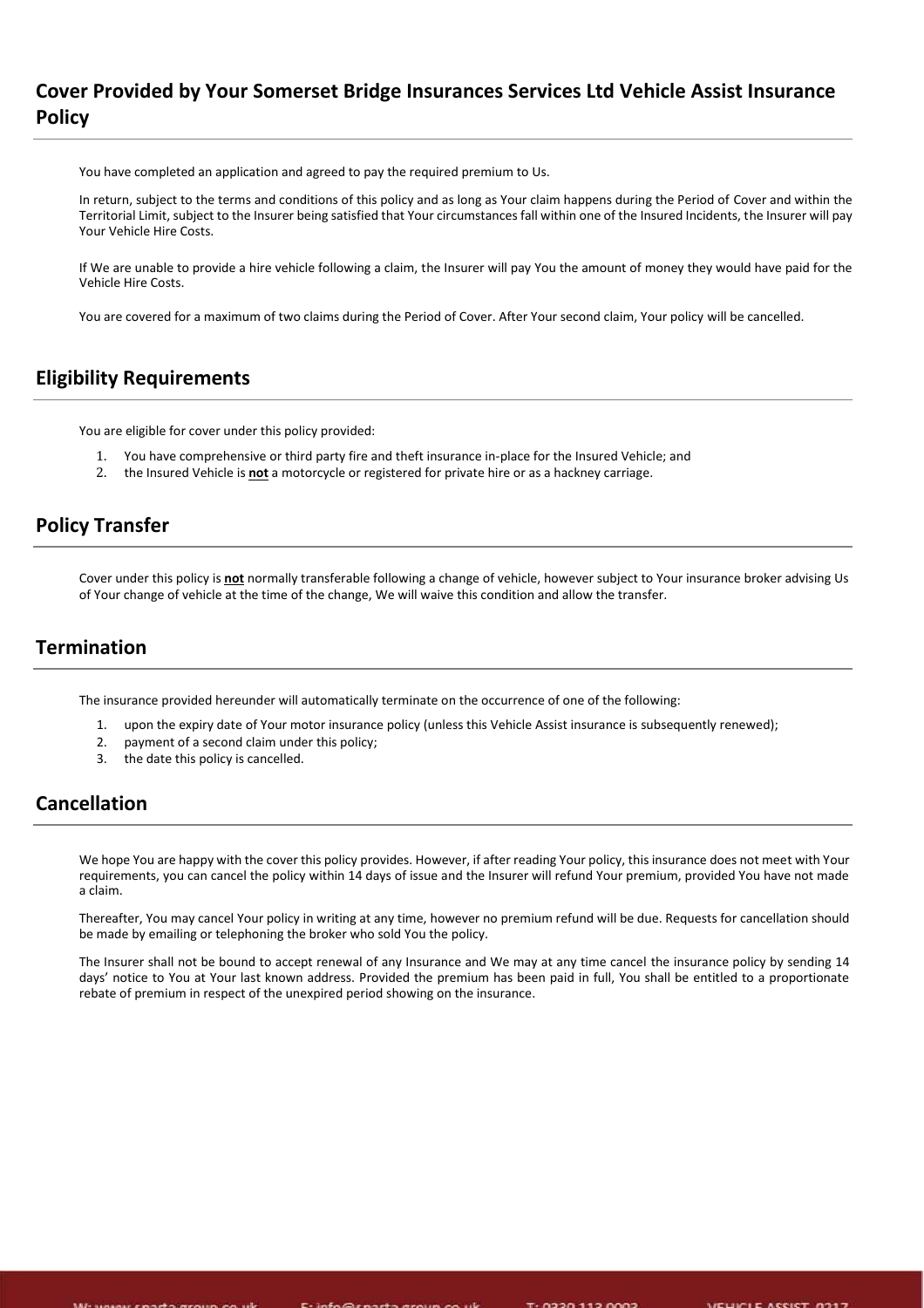# **Policy Conditions**

- 1. You must:
	- a) keep to the terms and conditions of this policy;<br>b) try to prevent anything happening that may cau
	- try to prevent anything happening that may cause a claim;
	- c) in the first instance, either accept a replacement vehicle offered by Your Motor Insurer via their approved courtesy car program or via an alternative approved repairer network nominated by Us;
	- d) have comprehensive or third party fire and theft insurance in force for the Insured Vehicle;
	- e) not retain any hire vehicle provided under this policy beyond the hire period stipulated within the policy or after the Insured Vehicle is returned, which ever happens first;
	- f) not accept a hire vehicle that is of a higher grouping than that permitted by this policy (which is no greater than a Category D or Large Compact hire vehicle which is classified as a medium-sized saloon, for example a Ford C-Max, Citroen Picasso or similar);
	- g) take reasonable steps to keep any amount the Insurer has to pay as low as possible;
	- h) give Us full details of Your claim as soon as possible and give Us any information requested.
- 2. You must:
	- a) other than for road traffic accidents, report any claim to the police and obtain a crime reference number;
	- b) report the claim to Your Motor Insurer or broker and obtain a claim number.
- 3. You must:
	- a) accept the vehicle hire company and the type of hire vehicle chosen by Us to be provided, which will be an appropriate model in line with the vehicle classification of the Insured Vehicle and in any event, no greater than a Category D or Large Compact hire vehicle (this is classified as a medium-sized saloon, for example a Ford C-Max, Citroen Picasso or similar). The policy cannot promise immediate or same day delivery. Hire vehicles provided are as available only and We cannot be specific regarding vehicle dimensions and specifications. Subject to the claim being approved, the vehicle supplied will be the most appropriate in line with the classification of the Insured Vehicle (subject to that hire vehicle being no greater than a Category D or Large Compact hire vehicle which is classified as a medium-sized saloon, for example a Ford C-Max, Citroen Picasso or similar) from the rental companies We work with. Hire vehicles are supplied on a post code geographic availability basis, so whilst We book the vehicle for soonest delivery, it is subject to availability in Your area, so We never promise immediate or same day delivery;
	- b) meet the age and licensing rules of the hire company chosen by Us and must follow any conditions of hire;
	- c) if not otherwise included, be responsible for arranging temporary comprehensive insurance cover to be in place for the hire vehicle and for the duration of hire. This will be arranged with Your Motor Insurer or in agreement with Our nominated vehicle supplier.
- 4. The Insurer will not pay any claim covered under any policy, or any claim that would have been covered by another policy if this policy did not exist.
- 5. You are required by the provisions of the Consumer Insurance (Disclosure and Representations) Act 2012 to take care to:
	- a) supply accurate and complete answers to all the questions the Insurer or We may ask as part of Your application for cover under the policy;
	- b) make sure that all information supplied as part of Your application for cover is true and correct;
	- c) tell Us of any changes to the answers You have given as soon as possible.

Failure to provide answers in-line with the requirement of the Act may mean that Your policy is invalid and that it does not operate in the event of a claim.

### **General Exclusions**

There is no cover for:

- 1. Any claim:
	- a) which happens during the first 48 hours of the first Period of Cover if You take out this policy at a different time from any other related agreement;
	- b) where Vehicle Hire Costs are incurred before We accept Your claim;
	- c) which does not result in an accepted and paid claim for the event by Your Motor Insurer;
	- d) resulting from Theft or vandalism which has not been reported to the Police;
	- e) under this policy which occurs whilst the Insured Vehicle is being used for hire or reward;
	- f) relating to theft from the Insured Vehicle;
	- g) where the Insured Vehicle suffers a mechanical or electrical breakdown or vehicle fire so caused;
	- h) where the Insured Vehicle was being used as an emergency vehicle, or in a race, competition, track day, rally or trial at the time of Your claim;
	- i) where You are disqualified from driving:
	- j) where You have any endorsement arising from or relating to unauthorised taking or Theft of a vehicle, no insurance, drink or drugs or causing death by reckless driving;
	- k) where You have incurred two or more periods of disqualification or any conviction with a period of disqualification of six months or more, within five years of the start of the first Period of Cover;
	- l) where the driver of the Insured Vehicle does not hold a valid driving licence or is under the influence of drink or drugs at the time of the Insured Incident;
	- m) where You do not have a fully comprehensive or third party fire and theft insurance in force for the Insured Vehicle at the time of the Insured Incident.

**Document Reference: «BBR.EMAIL»/VA/Wording/V6/Customers/01.12.19**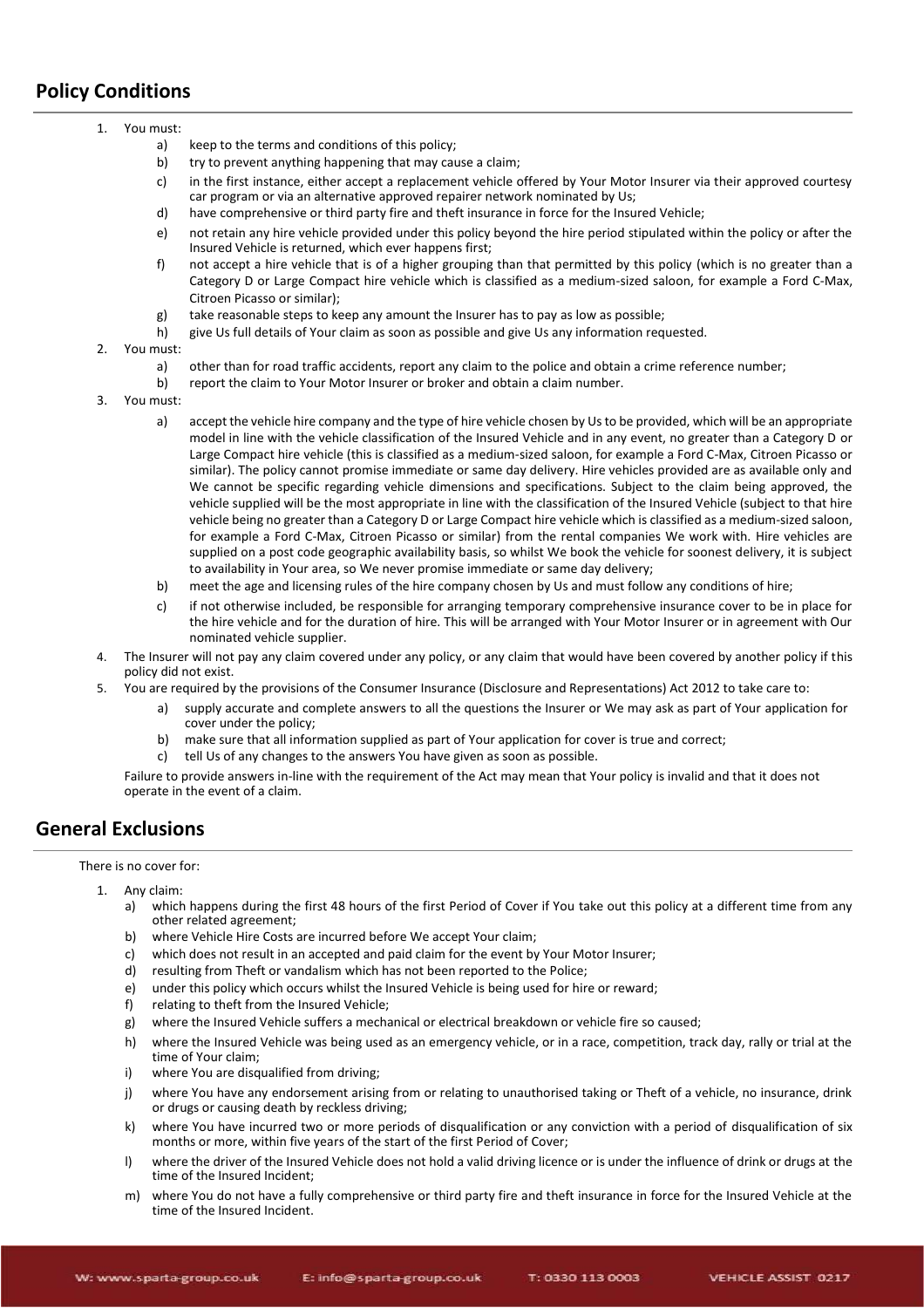- 2. The Insurer will not pay for any fuel, fares, fines, penalties or fees relating to the hire vehicle whilst in Your possession.
- 3. We will not provide a hire vehicle where You can be provided with a replacement vehicle via the approved repairer courtesy car program arranged by Your Motor Insurer and their repairer network or where You can be provided with a replacement vehicle via an alternative approved repairer network nominated by Us.
- 4. Claims caused by, contributed to by or arising from: ionising radiation or contamination by radioactivity from any nuclear fuel or from any nuclear waste from burning nuclear fuel; or the radioactive, toxic, explosive or other hazardous properties of any explosive nuclear assembly or nuclear part of it; or war, invasion, foreign enemy hostilities (whether war is declared or not), civil war, rebellion, revolution, military force or coup, or any other act of terrorism or alleged act of terrorism as defined in the Terrorism Act 2000; or pressure waves caused by aircraft or any other airborne devices travelling at sonic or supersonic speeds.

### **General Conditions**

- 1. Cover is restricted to the confines of the Territorial Limits.
- 2. Identification the Terms and Conditions and any schedule or Certificate of Insurance attaching to this policy document will be read as one contract. A word or expression to which a specific meaning has been attached will keep the same meaning wherever it appears unless specifically stated otherwise. A particular word or phrase, which is not defined, will have its ordinary meaning.
- 3. Fraud the Insurer will void this policy in its entirety from the date of loss or alleged loss and no cover provided will apply if:-
	- a claim made by You or anyone acting on Your behalf to obtain any benefit is fraudulent or intentionally exaggerated; or
	- a false declaration or statement is made in support of a claim under this policy.

If fraudulent activity or false or inaccurate information is identified, details may be passed to fraud prevention or law enforcement agencies who have the right to access and use this information, which could result in a prosecution.

- 4. Subrogation the Insurer may at their own expense take such proceedings as they think fit in the name of the Insured to enforce any rights and remedies against or obtain relief or indemnity from other parties to which the Insurer shall be or may become entitled or subrogated under this policy and the Insured shall at the request and expense of the Insurer do such acts and things as may be reasonably required by the Insurer for that purpose.
- 5. Disputes over this insurance if We accept Your claim but You disagree with the amount of Vehicle Hire Costs payable by the Insurer or with any of the terms of this policy and that disagreement cannot be resolved through the complaints handling process, You are entitled to seek a resolution through the Financial Ombudsman Service, as long as You are an eligible complainant.

Where the Financial Ombudsman Service cannot deal with a complaint, the dispute shall be referred to arbitration which is a formal and binding process where disputes are resolved by independent arbitrators in accordance with the Arbitration Act. The decision of the appointed arbitrator is binding and the arbitrator may require You or the Insurer to pay the costs.

The arbitrator will be chosen jointly by You and the Insurer. If there is a disagreement on the appointment of an arbitrator, the President of the Chartered Institute of Arbitrators will decide.

- 6. Observance of Policy Terms it is a condition precedent to the Insurer's liability that You and anyone claiming under the terms of this policy on Your behalf has complied with the Terms and Conditions of this policy.
- 7. Unless some other law is agreed in writing, this policy is governed by English law. If there is a dispute, it will only be dealt with in the courts of England or of the country within the United Kingdom in which Your main residence is situated.
- 8. Contribution if at any time of any loss or damage arising under this policy there is another insurance policy covering such loss or damage, the Insurer will not be liable for more than their rateable proportion.
- 9. Limit of Liability in the event of a second claim payment as a consequence of any Insured Incident, the Insurer will deem that full liability has been met under the terms of this policy and the insurance cover will cease upon settlement.
- 10. Claims the Insurer shall not be liable for any claim arising directly or indirectly caused by or contributed by or in consequence of a loss listed under the heading "General Exclusions".

T: 0330 113 0003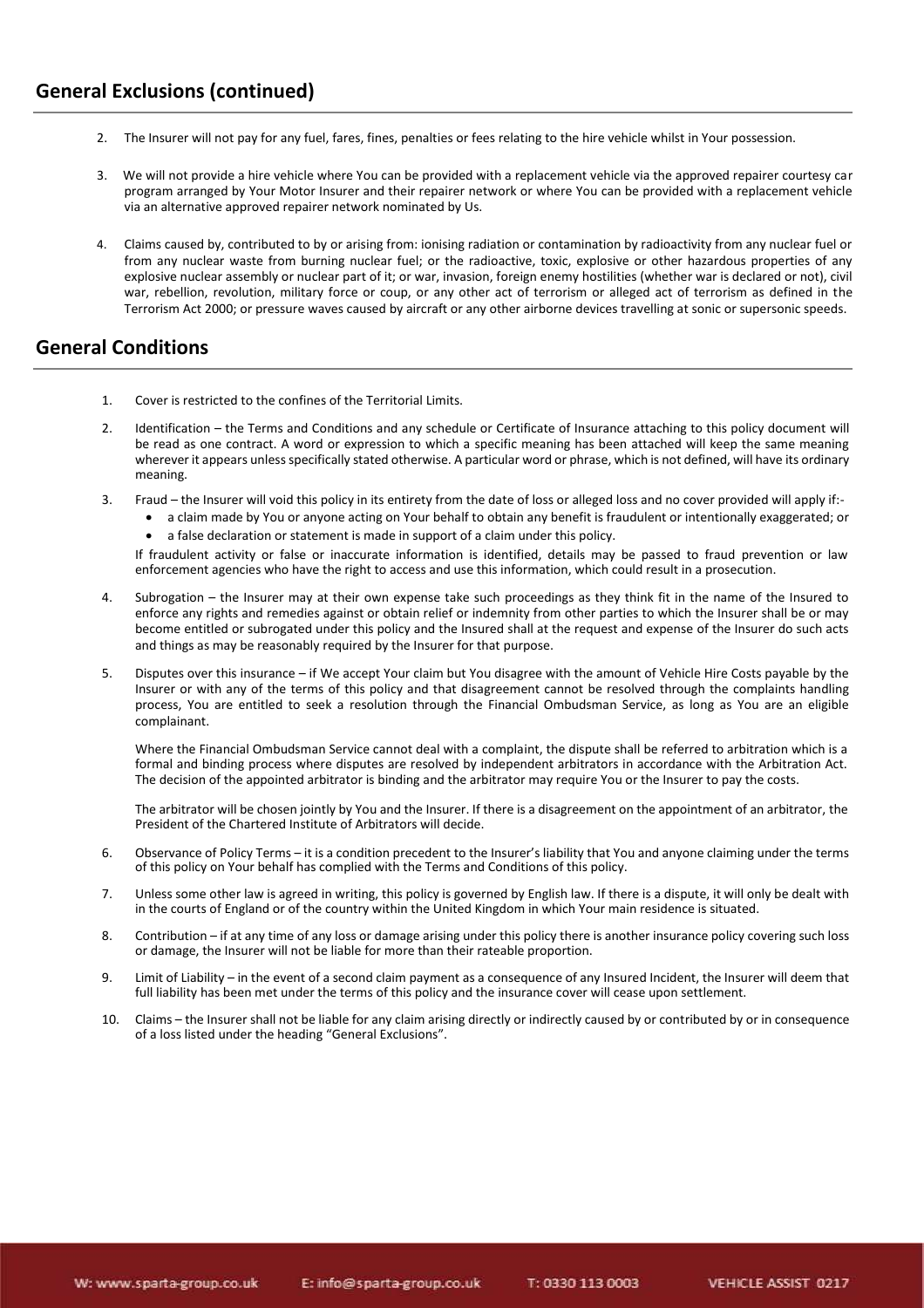# **Claims Conditions**

In the event of any loss or damage, which may give rise to a claim, You or Your legal personal representative must at their own expense:

- 1. supply all information and assistance which We and the Insurer may reasonably require in establishing the validity of Your claim;
- 2. notify the police of the Theft or of any criminal loss or damage within 24 hours or as soon as reasonably possible and obtain a crime reference number;
- 3. give written notice (via Our on-line claims intimation process) of the facts on which the claim is based to Us within 30 days of the occurrence date of Your claim.

#### **How to Make a Claim**

In the event of a possible claim under this policy please follow the claims procedure set out below with written notice of the facts on which the claim is based, to be provided to Us, within 30 days of the occurrence date of Your claim. If such notice should not be given within such period or any extension agreed by the Insurer, no payment under this policy will be granted.

#### **Claims Procedure**

**The contact details below only apply if You have purchased a Vehicle Assist policy. The claim reporting details are for Vehicle Assist claims only, for all other claims, to amend your policy details or policy enquiries, please contact Your broker or insurance company direct.**

A claim administration process must be completed before a hire vehicle is authorised and as every claim is different, We cannot provide a definitive timescale for individual customers regarding the time that it will take to provide the hire vehicle from the point a claim is submitted. We will however process each claim as quickly as circumstances permit and will advise You when the hire vehicle is booked as to the time/date and location of delivery.

#### **To make a claim under Your policy:-**

- 1. in the first instance You must report the claim online at [www.sparta-group.co.uk/claims](http://www.sparta-group.co.uk/claims)
- 2. if no internet access, telephone Us on: +44 (0)330 113 0003

\*The Vehicle Assist service is one of the most popular in the UK. As a result, the lines receive a very high volume of calls every day. Sparta Insurance Opening Hours are Monday to Friday 9am to 5pm. When calls cannot be answered, email *claims@sparta-group.co.uk* and We will reply by email as soon as possible during office hours.

Claim line +44 (0)330 113 0003 (Messages may be left 24 hours a day).

You will be required to provide Your crime reference number for all Theft and criminal damage related claims.

If the Insured Vehicle can be repaired, before Vehicle Hire Costs can be paid, We will require written confirmation, preferably by email, from Your Motor Insurer or insurance broker confirming that there is no hire vehicle available under any courtesy vehicle program.

If the Insured Vehicle is declared beyond economical repair, before Vehicle Hire Costs can be paid, We will require written confirmation, ideally by email, from either Your Motor Insurer or insurance broker that the Insured Vehicle has been damaged beyond economic repair.

Please do not hire a vehicle before We have agreed to cover Your claim. If You do, the Insurer will not pay the costs involved. You will be required to provide a credit or debit card as a security deposit. The hire vehicle will be supplied with a full tank of fuel and provided the hire vehicle is returned with a full tank of fuel and no damage, Your card will not be charged.

### **Customer Service / Complaints**

It is Our intention to give You the best possible service but if You do have questions or concerns about this insurance or the handling of a claim, You should follow the complaints procedure below. If You feel that We have not provided a first-class service, or if You have any questions about Your insurance, in the first instance, please contact the broker or advisor who arranged cover for You. If You are not satisfied with the response, please write or telephone, quoting Your policy number, to: The Managing Director, Sparta, 167 Turners Hill, Cheshunt, Herts, EN8 9BH. Telephone: +44 (0)330 113 0003. Email[: complaints@sparta-group.co.uk](mailto:complaints@sparta-group.co.uk)

If Your complaint cannot be resolved within 3 working days, We will pass it to Legal Protection Group Limited (LPG) who act on behalf of Alwyn Insurance Company Limited:

Customer Service Department, Legal Protection Group Limited, Lysander House, Catbrain Lane, Cribbs Causeway, Bristol BS10 7TQ. Email: [complaints@legalprotectiongroup.co.uk.](mailto:complaints@legalprotectiongroup.co.uk) Telephone: 0333 700 1040.

After LPG have investigated Your complaint, they will write to You immediately notifying You of the outcome of their investigation and advise that if You are not satisfied with the outcome, You may refer the matter to the Financial Ombudsman Service within the next 6 months as long as You are an eligible complainant\*.

If Your complaint cannot be resolved within 4 weeks of the date You first notified Us, LPG will inform You that the investigation is continuing, giving the reasons for the delay and a date by which You can expect to be contacted again.

**Document Reference: «BBR.EMAIL»/VA/Wording/V6/Customers/01.12.19**